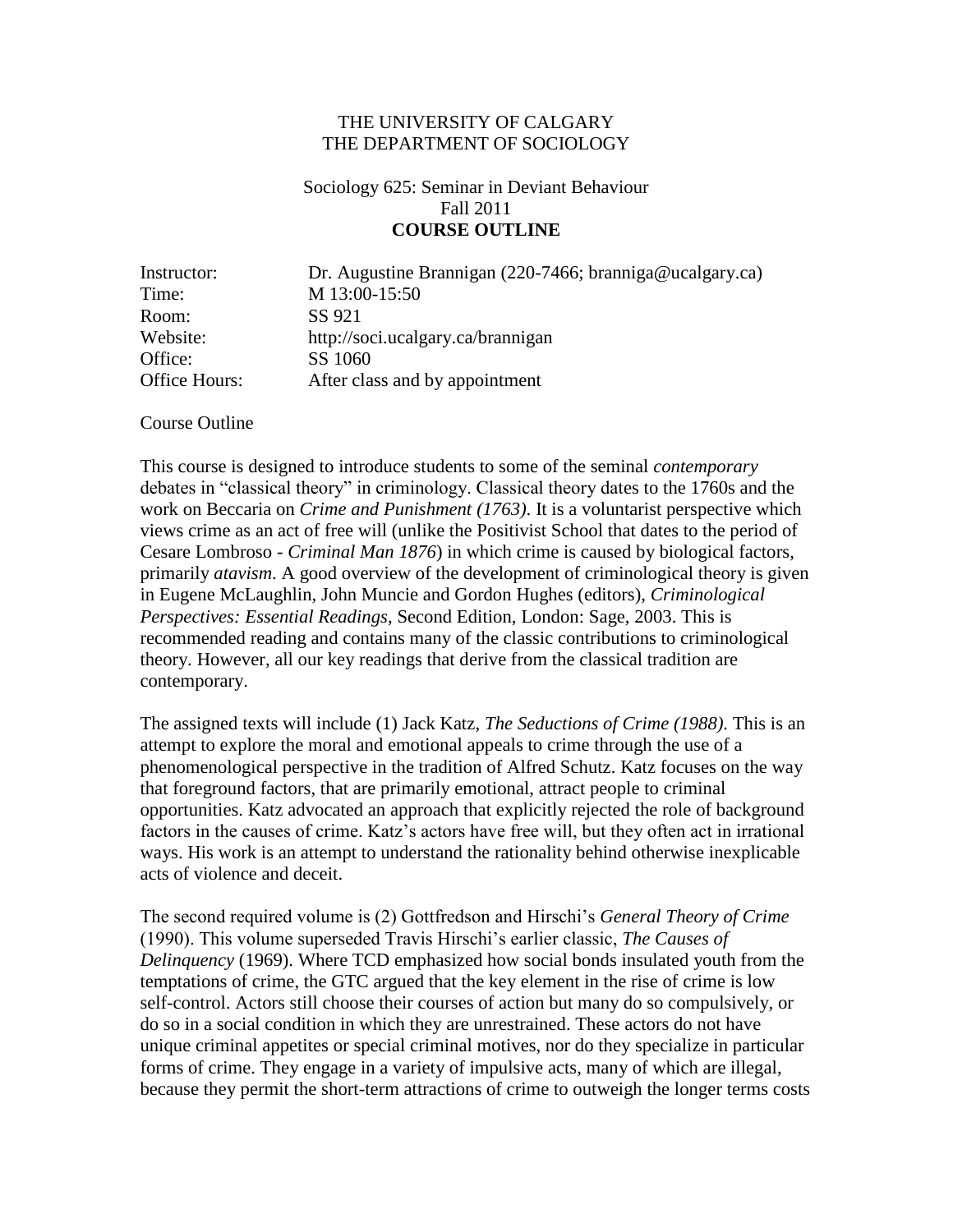of consequences. This tendency tends to be persistent over the life course and is independent from the effects of gender and age.

The final volume is in part a response to General Theory, and was researched and written by two of Gottfredson and Hirschi's students: *Crime in the Making* was written by Robert Samspson and John Laub in 1993, and is based on a sophisticated re-analysis of one of the most complex data sets ever assembled in criminology. This was the Glueck and Glueck's Boston slum longitudinal survey of 500 delinquent boys and 500 nondelinquents. The data were collected starting in 1939 and the boys were followed until the mid-1960s. Sampson and Laub subsequently followed the men into their senior years in a second book, *Shared Beginnings, Divergent Lives, Delinquent Boys to Age 70.*  (2003)—but we will not have time to examine it. In *Crime in the Making*, the authors offer both quantitative as well as qualitative evidence for their thesis of informal social control and social capital as determinants of delinquent involvement. They argue that these 2 factors are far more important in the explanation of delinquency than individual level attributes such as self-control or impulsiveness.

The supplementary readings open up the debate in new ways. Moffitt's "life course" persistent delinquents" are control theory's impulsive offenders; the adolescent-limited are simply the results of the age-crime curve. However, Moffitt argues that impulsiveness originates from developmental injuries. Lehrer's analysis of Walter Mischel shows that the discovery of long-term individual differences by Gottfredshon and Hirschi coappeared at the same time as Mischel's exploration of individual levels of self-control among kindergarten children (1990) but it took him decades to realize the long-term significance of these differences. Hirshi's 2004 chapter is an attempt to bridge the chasm between self-control and social control.

These three seminal works—and the supplementary readings—offer students of crime with different and competing explanations of crime and delinquency. They are all general theories. Each proposes conceptions of actors with agency, and the capacity to make choices. Each marshals various sorts of evidence to advance its perspective. Intellectually, the objective of the seminar is to explore each approach thoroughly and to determine whether any one singular perspective, or any combination thereof, offers a useful perspective on crime as we look forward. The seminar also provides participants with an opportunity to develop an important academic contribution in criminology based on the course materials and the student's individual interests.

Recommended readings / reference materials

Eugene McLaughlin, John Muncie and Gordon Hughes (editors), *Criminological Perspectives: Essential Readings*, Second Edition, London: Sage Books, 2003.

# Required Readings

1. Jack Katz, Seductions of Crime: The Moral and Sensual Attractions of Doing Evil, NY: Basic Books 1988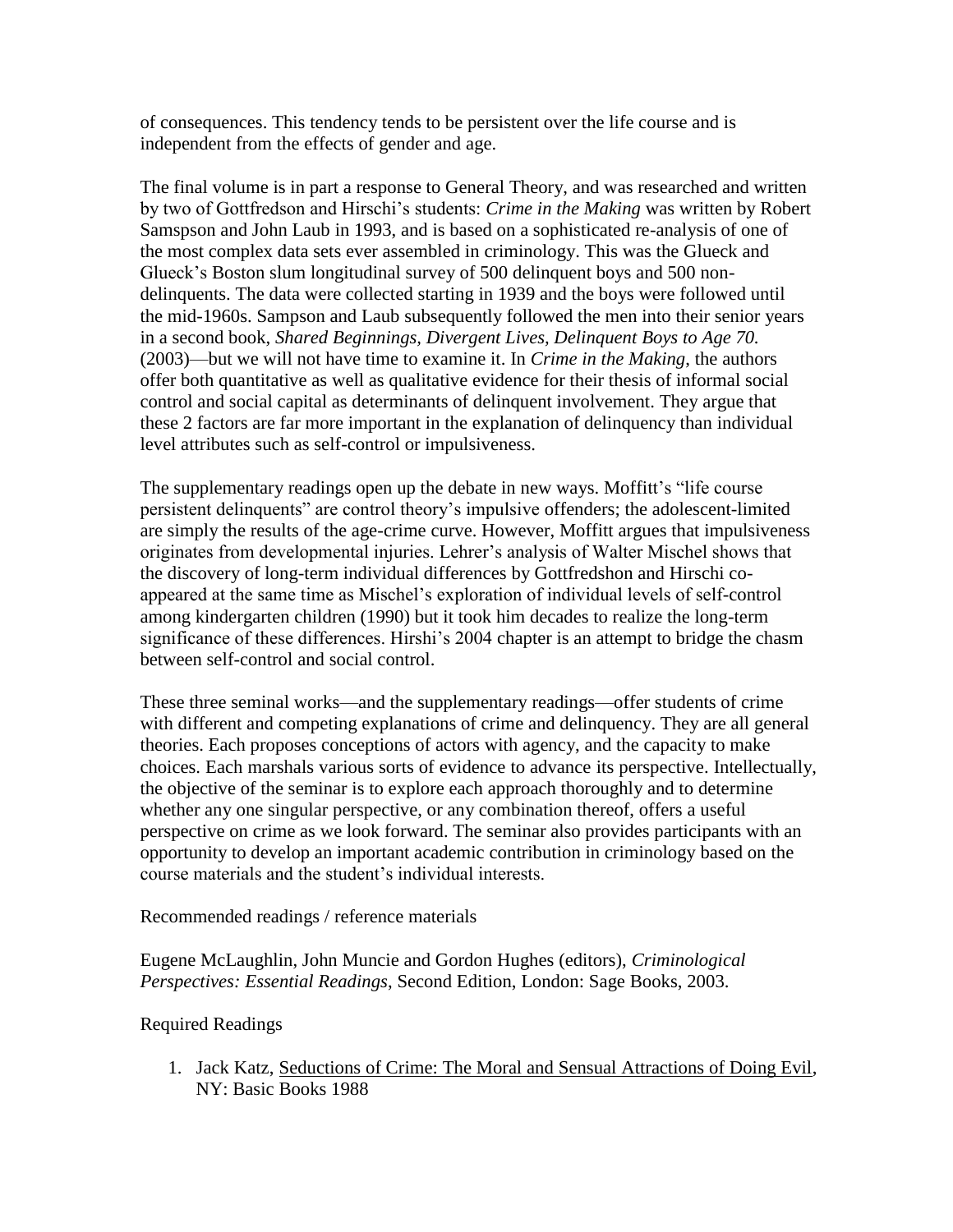- 2. Michael Gottfredson and Travis Hirschi, A General Theory of Crime, Stanford University Press, 1990.
- 3. Robert Sampson and John Laub, Crime in the Making: Pathways and Turning Points Through Life, Harvard University Press, 1993.

Key supplementary readings

- 1. Moffitt, Terrie E. (1993) "Adolescence-limited and life-course-persistent antisocial behavior: A developmental taxonomy." *Psychological Review*, Vol. 100(4), 674-701. Online
- 2. Jonah Lehrer (2009) "Don't! The secret of self-control," *The New Yorker*, May 18<sup>th</sup> edition, [Walter Mischler's 'marshmallow' experiments] Online
- 3. Travis Hirschi (2004) "Self-Control and Crime," Ch 28 in Roy F. Baumeister and Kathleen D. Ross (eds.) *Handbook of Self-Regulation*, New York and London: Guilford Press. Online

| Week           | Date          | Topic                                              | Readings               |
|----------------|---------------|----------------------------------------------------|------------------------|
| 1              | Sept 12       | Introductions; Katz and                            | Katz Introduction,     |
|                |               | Phenomenology/existentialism; "Righteous           | Chapters $1 & 2$       |
|                |               | slaughter"                                         |                        |
| $\overline{2}$ | Sept 19       | Katz on Robbery                                    | Katz Chapters 5,6 & 7  |
| $\overline{3}$ | Sept 26       | Cold-blooded murder; and generalizing theory       | Katz Chapters 8 & 9    |
| $\overline{4}$ | Oct 3         | Thanksgiving Monday: No classes. Re-schedule       |                        |
|                |               | on another day this week?                          |                        |
| 5              | Oct 10        | Gottfredson and Hirschi, A General Theory of       | Preface and Chapters   |
|                |               | Crime: The classical tradition and the nature of   | 1, 2 and 3             |
|                |               | crime; versus biological positivism                |                        |
| 6              | Oct 17        | Low self-control; individual traits and the social | Chapters 5, 6 & 7      |
|                |               | consequences of LSC                                |                        |
| $\overline{7}$ | Oct 24        | Methodological issues and policy issues            | Chapters 11-12         |
| 8              | Oct 31        | Sampson and Laub, Crime in the Making              | Chapters $1, 2 \& 3$   |
| 9              | Nov $7$       | The family, the schools, the peers/siblings        | Chapters 4, 5 & 6      |
| 10             | Nov $14$      | ASC Meetings: guest lecturer                       | Supplementary          |
|                |               |                                                    | readings (see above)   |
| 11             | Nov 21        | Continuity over time; Exploring the life           | Chapter 6-part of 7    |
|                |               | histories and the policy implications              | $(123-168)$ ; Chapters |
|                |               |                                                    | $9-10$                 |
| 12             | <b>Nov 28</b> | Student presentations                              |                        |
| 13             | Dec 5         | Student presentations                              |                        |
| 14             |               |                                                    |                        |

Schedule of Readings

#### **Assignments**

- 1. Critique of Katz. Length: 5 pages (1,250 words). Due date: Wednesday, October 5<sup>th</sup>. 20 points. Paper copy. Font: Times 14.
- 2. Critique of Gottfredson and Hirschi. Length: 5 pages (1,250 words). Due date: Wednesday, November 2nd. 20 points. Paper copy. Font: Times 14.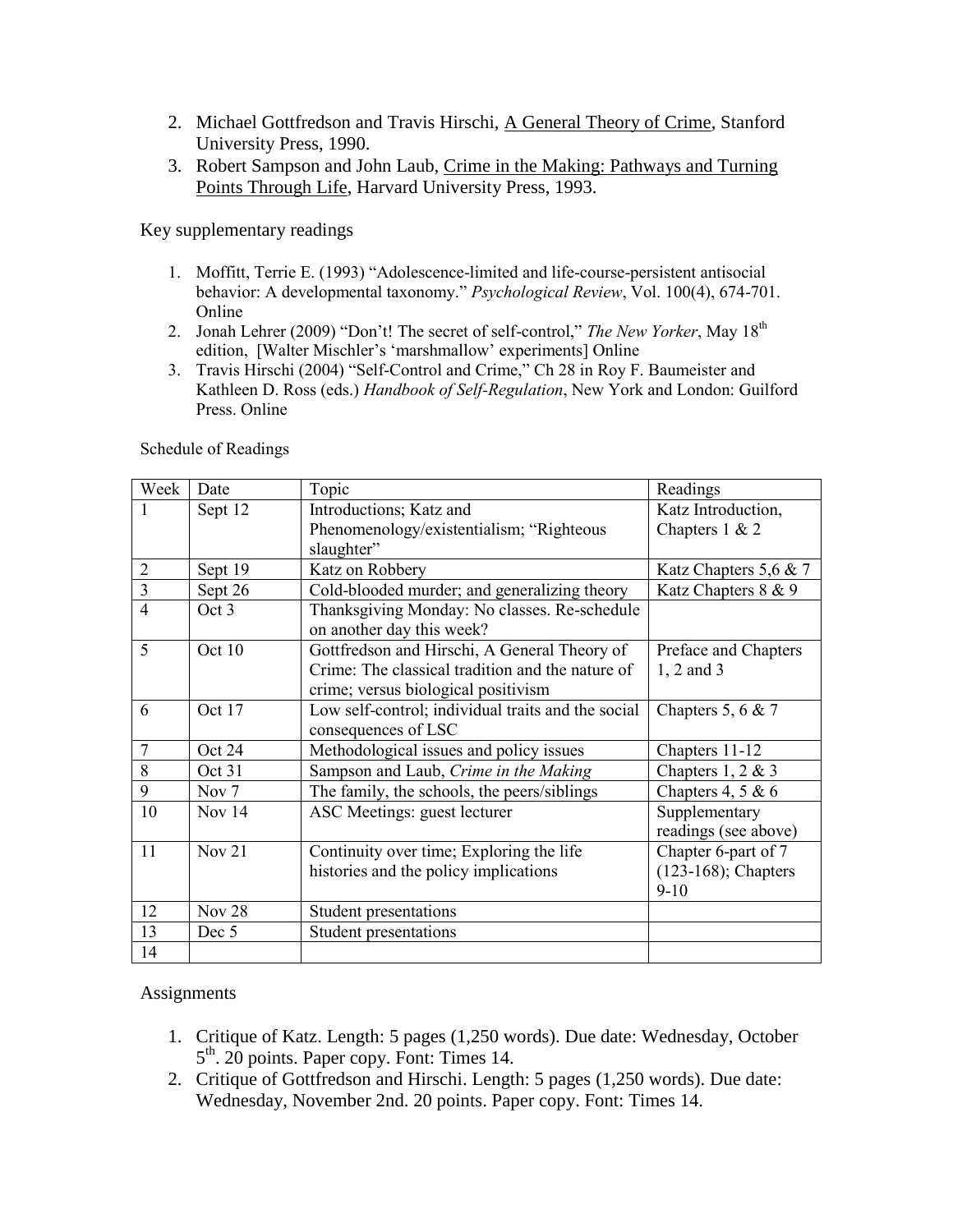- 3. Critique of Sampson and Laub. Length: 5 pages (1,250 words). Due date: Wednesday, November 30th. 20 points. Paper copy. Font: Times 14.
- 4. Student attendance, participation, and presentation. 10 points, including a formal presentation during the last 2 weeks of class. The reading schedule is demanding and requires that the materials be read by the participants *in advance* of the seminars. This will permit students to participate intelligently.
- 5. Final paper on a relevant topic on criminal behaviour to be identified in consultation with the instructor beforehand. Based on secondary research (no primary data collection) and the individual student's interests. Length: 15 pages minimum, 20 pages maximum, including references (250 words per page). Due December 19<sup>th</sup> *by email*.

# Some clarification

The objective of the 3 critiques is to demonstrate (i) a solid grasp of the perspective on the authors based on a careful reading of the assignments, and (ii) an appreciation of *both* the strengths *and* the weaknesses of the views advanced. The critiques ought to pay attention to the theoretical, methodological and policy implications of the perspectives, since these 3 factors are usually inter-related. This gives the student of crime a good footing for the next task: the creation of an original contribution that comes from the student's interest, and based on what has been covered, and linking it to that literature. Ideally, the final paper assignment could form the basis for a conference presentation, a thesis proposal and/or a journal article.

Several papers by the instructor are posted to give the seminar participants some sense of the kinds of research that the instructor and his students have conducted in the past.

**Emergency Exits:** In case of the need for an emergency exit from the seminar room, everyone is advised to depart to the staircase immediately outside SS 921.

**Ethics Research:** Students are advised that any research with human subjects- including any interviewing (even with friends and family), opinion polling, or unobtrusive observation--must have the approval of the Departmental Ethics Committee. In completing course requirements, students must not undertake any human subjects research without discussing their plans with the instructor, to determine if ethics approval is required. This will not influence this course as no research is required.

**Academic Misconduct:** cheating is regarded as a serious academic offense. Students are advised to consult the University Calendar, which presents a Statement of Intellectual Honesty and definitions and penalties associated with cheating, plagiarism, and other academic misconduct.

**The Freedom of Information and Protection of Privacy (FOIP)** legislation disallows the practice of having students retrieve assignments from a public place, e.g., outside an instructor's office or the Department main office.